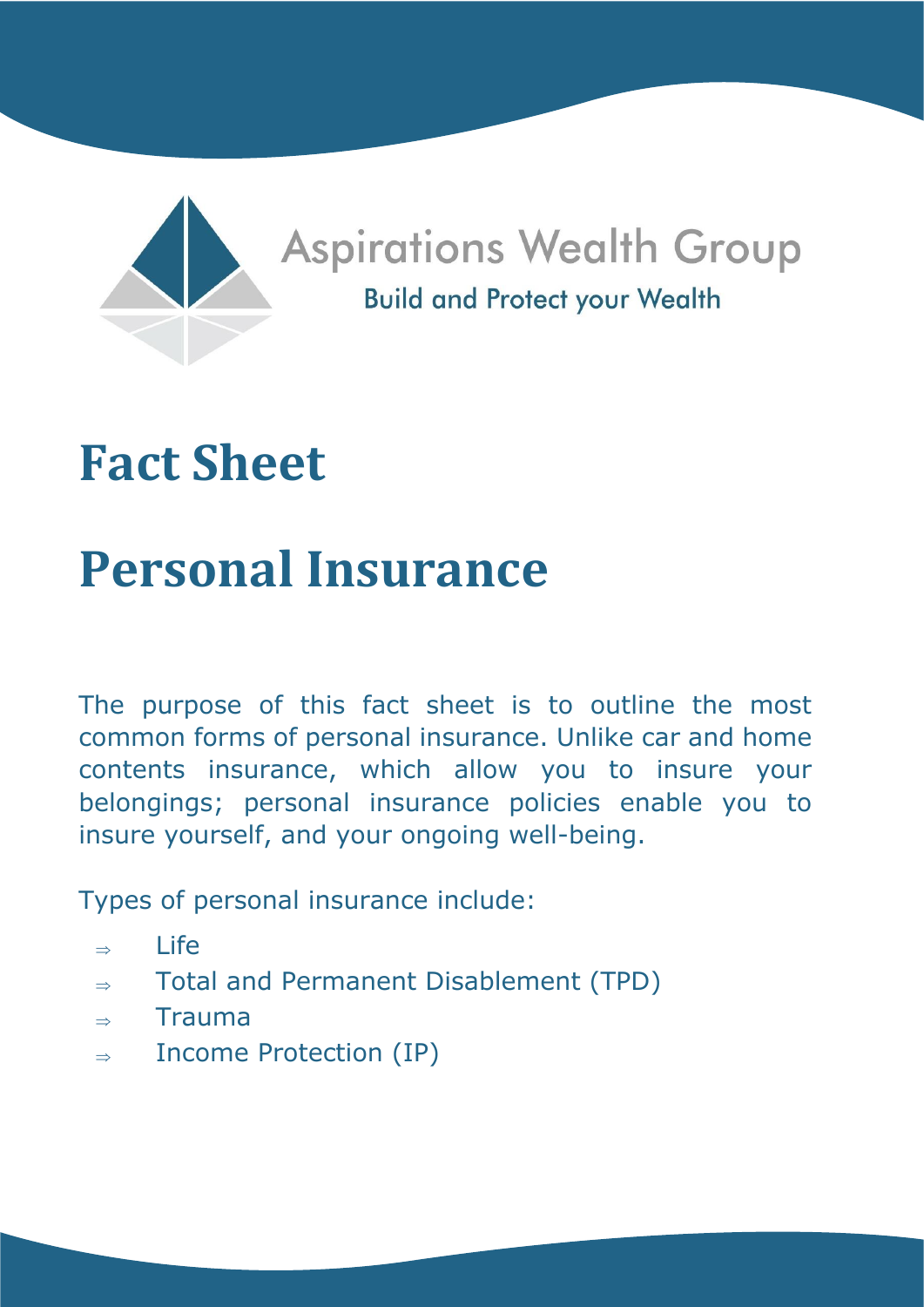

# **What is personal insurance?**

The term 'personal insurance' refers to insurance policies you take out on yourself.

It provides protection against events like sickness, injury and death that prevent you and your family from meeting your financial commitments and lifestyle requirements. This fact sheet outlines the most common forms of personal insurance:

- $\Rightarrow$  Life insurance;
- $\Rightarrow$  Total and permanent disability insurance;
- $\Rightarrow$  Trauma insurance, and
- $\Rightarrow$  Income protection.

It is important to understand that insurance does not remove the risk of something going wrong. It provides you and your family with protection, compensation and financial security if something does happen. Put simply, insurance helps you manage those unexpected events that may otherwise mean you have to:

- $\Rightarrow$  Use your savings or investments;
- $\Rightarrow$  Borrow money;
- $\Rightarrow$  Ask family or friends or others for financial assistance;
- $\Rightarrow$  Sell assets to pay outstanding debts and day-to-day living expenses; or
- $\Rightarrow$  Find other ways to make ends meet.

Everybody's circumstances are different – however, insurance is important for everyone. Your need for insurance will change as you move through different stages of your life. The amount of insurance you require will be influenced by your how much you earn, the change in cost of living, your assets, your liabilities, if you are married or in a defacto relationship, and the number of dependants you have - all of which may change depending on your life stage.

While having insurance can give you peace of mind, it's not like a savings account. Insurance involves the payment of a premium in exchange for cover. You will only receive a benefit if you have a legitimate claim against the policy you have bought. There are many types of insurance.

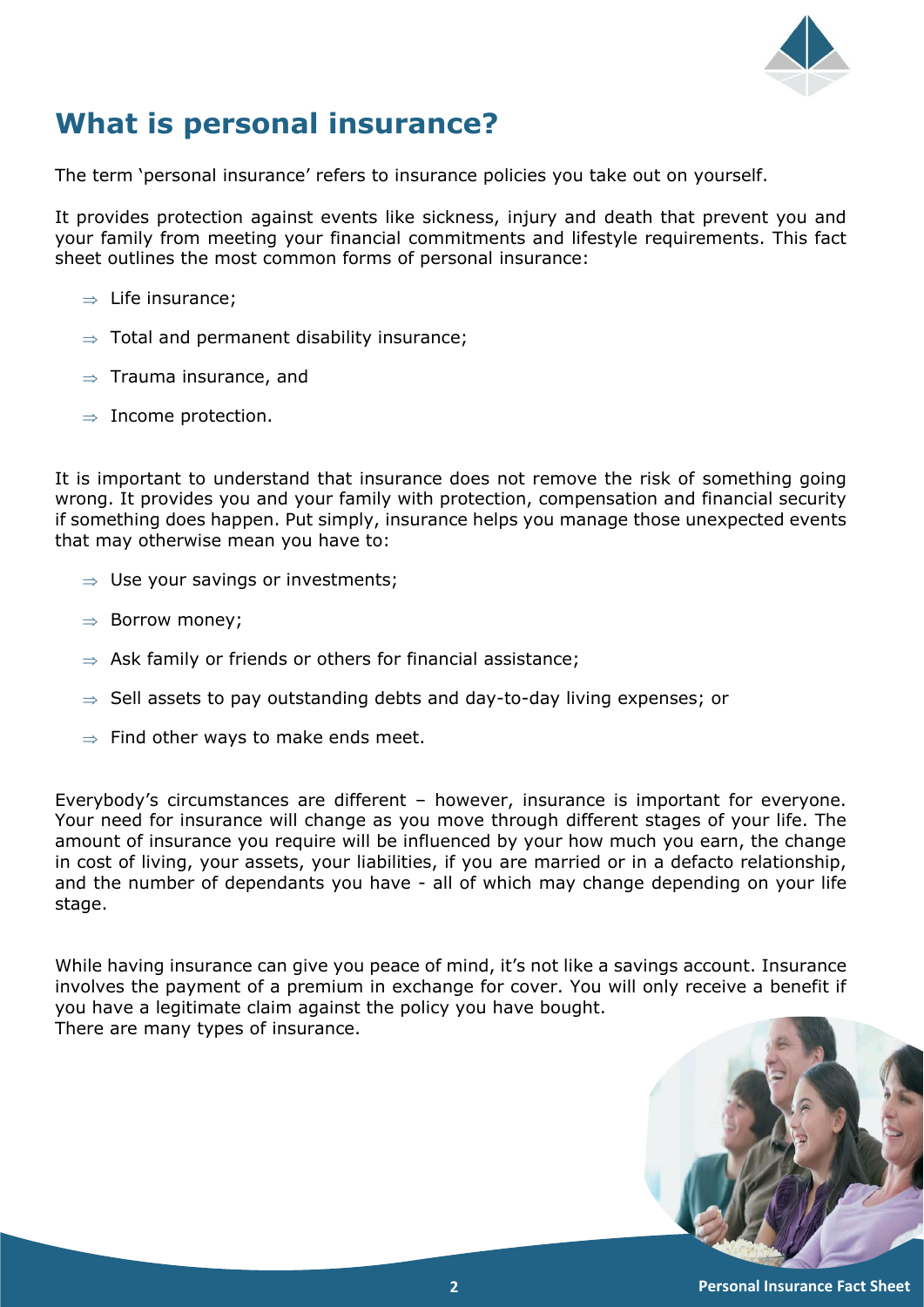

# **Life insurance**

Life insurance, also referred to as term insurance and death cover, pays a lump sum if you die. It protects your family if you are no longer around to support them. While most people think that life insurance is only for the main income earner, the person who takes care of the family is also a large contributor to the home.

| <b>Feature</b>                                                     | <b>Details</b>                                                                                                                                                                                                                                                                  |
|--------------------------------------------------------------------|---------------------------------------------------------------------------------------------------------------------------------------------------------------------------------------------------------------------------------------------------------------------------------|
| Provides a cash lump<br>sum that can be used<br>by your family to: | $\Rightarrow$ Cover costs such as funeral expenses and legal fees associated with<br>the implementation of your Will.                                                                                                                                                           |
|                                                                    | $\Rightarrow$ Repay debts such as your home mortgage and personal loans.                                                                                                                                                                                                        |
|                                                                    | $\Rightarrow$ Replace your income. The lump sum can be invested and withdrawn<br>as income.                                                                                                                                                                                     |
| Can be purchased<br>either inside or outside<br>of superannuation. | $\Rightarrow$ Many super funds provide life insurance. Your employer has an<br>obligation to offer you a super fund that provides a minimum level of<br>death cover. You can choose to maintain this cover, increase it or<br>opt out.                                          |
|                                                                    | $\Rightarrow$ Speak to your adviser who can then check whether you have any<br>insurance and whether it's enough to meet the needs of you and<br>your family. Your super member statement will also show whether<br>you have any insurance cover and how much the premiums are. |
| Tax treatment                                                      | <b>Outside super -</b> Life insurance premiums are generally not tax<br>deductible however the benefit payment is tax-free.                                                                                                                                                     |
|                                                                    | <b>Inside super -</b> Premiums are tax deductible for the super fund, but the<br>benefit payment may be taxed depending on who receives it.                                                                                                                                     |

# **How much life cover should I have?**

This will depend on the costs you want to cover, such as:

- $\Rightarrow$  Funeral costs;
- $\Rightarrow$  Living expenses for your family;
- $\Rightarrow$  Debts to pay out, or ongoing loan repayments;
- $\Rightarrow$  Future education expenses.

You should also consider:

- $\Rightarrow$  Whether your spouse will continue to work.
- $\Rightarrow$  Funding the cost of a housekeeper, childcare or a nanny.
- $\Rightarrow$  Whether any assets will be sold, such as your car.
- $\Rightarrow$  Whether you will downsize the family home.

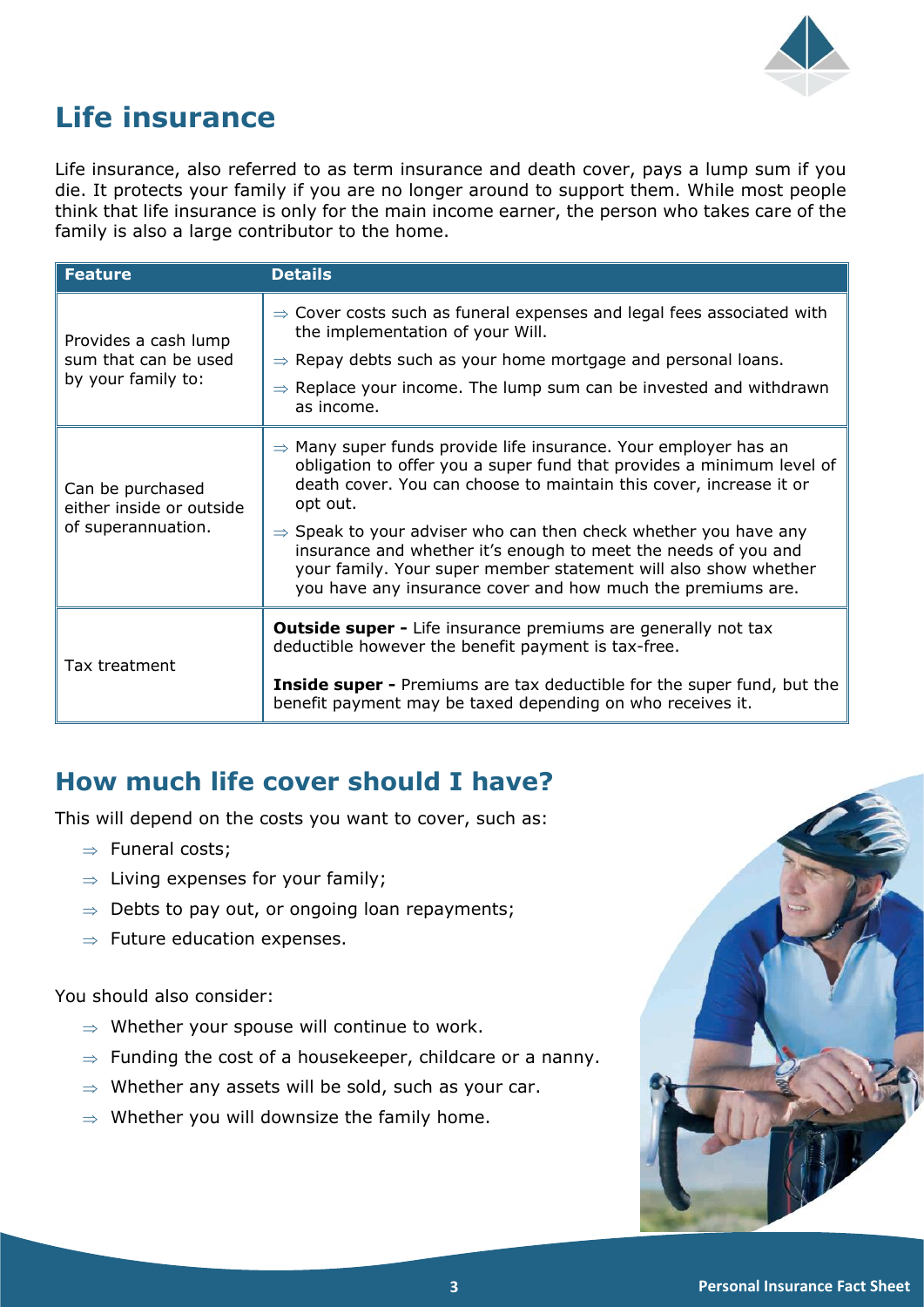

# **Total and permanent disability (TPD)**

Total and Permanent Disability Insurance (TPD) provides a lump sum payment if you suffer a disability before retirement and can't work again or can't work in your usual occupation or chosen field of employment. Payments under a TPD policy are generally not made until the insurer believes that you are unlikely to work again. This usually occurs only after you have been unable to work for at least six months.

| <b>Feature</b>                                                        | <b>Details</b>                                                                                                                                                                                                                                                                                                                                                                                                                                                                                                                                 |
|-----------------------------------------------------------------------|------------------------------------------------------------------------------------------------------------------------------------------------------------------------------------------------------------------------------------------------------------------------------------------------------------------------------------------------------------------------------------------------------------------------------------------------------------------------------------------------------------------------------------------------|
| Provides a cash<br>lump sum that<br>can be used by your<br>family to: | $\Rightarrow$ Repay debts such as your home mortgage and personal loans.<br>$\Rightarrow$ Replace your income.<br>$\Rightarrow$ Meet medical costs.<br>$\Rightarrow$ Meet the costs of a modified lifestyle, e.g. nurse or carer and home and<br>car modification.                                                                                                                                                                                                                                                                             |
| Can be purchased as<br>an add<br>on, or as a stand-<br>alone policy   | $\Rightarrow$ You can buy TPD as an add-on to term life insurance, or as a stand-<br>alone product.<br>$\Rightarrow$ You can also get TPD as an extra benefit from your super fund or as<br>part of a trauma insurance product.                                                                                                                                                                                                                                                                                                                |
| There are different<br>TPD definitions                                | You should consider which of the definitions best suit your particular<br>situation.<br><b>Own occupation:</b> you will be entitled to claim if you are unable to return<br>to your 'own' occupation.<br>Any occupation: you will only be entitled to claim if you are unable to<br>return to 'any' occupation you are reasonably suited to by education,<br>training or experience. Note that this type of insurance is no longer able<br>to be held through superannuation.<br>'Own occupation' is more expensive than 'any occupation' TPD. |
| Tax treatment                                                         | <b>Outside super - TPD premiums are not tax deductible; however, the</b><br>benefit payment is tax-free if paid to the injured person or their relative.<br><b>Inside super -</b> Only the portion of a TPD insurance premium that<br>provides disability super benefits to a member is tax deductible for the<br>super fund. The benefit payment you receive will be taxed as a lump-sum<br>super benefit.                                                                                                                                    |

#### **How much TPD cover should I have?**

When considering how much cover you need, you should think about:

- $\Rightarrow$  Your financial commitments, what are they and how long will they last.
- $\Rightarrow$  Repaying your debts.
- $\Rightarrow$  Allowing for an increase in your expenses to cover the cost of ongoing care.
- $\Rightarrow$  A lump sum amount to help cover the cost of any home modifications.
- $\Rightarrow$  Whether any assets will be sold to help pay for these expenses.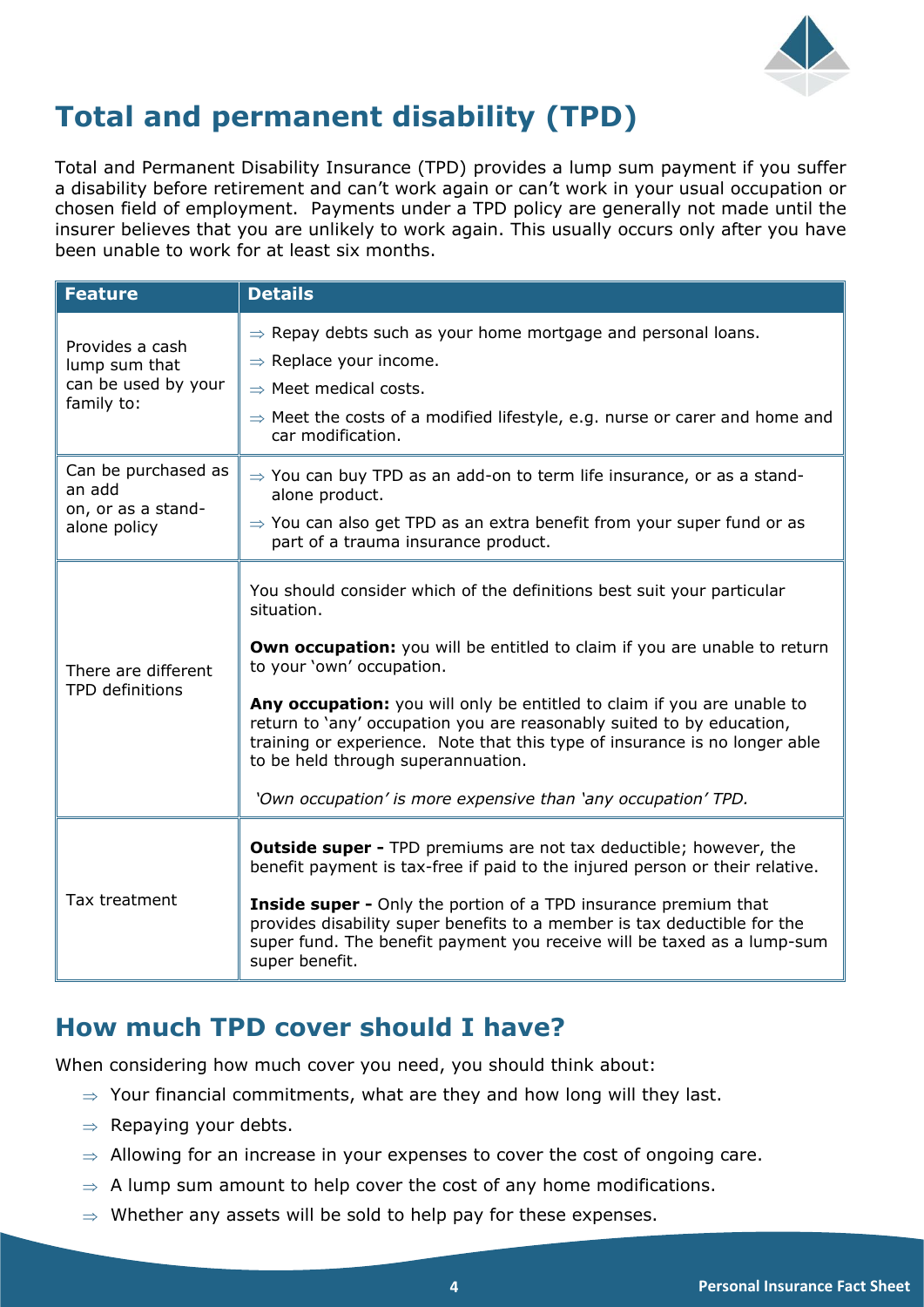

# **Trauma insurance**

Trauma (or critical illness) insurance provides a cash lump sum if you suffer a specified illness or injury (e.g. serious heart attack, stroke, cancer, kidney failure etc). Advances in medical treatment have increased the need for trauma insurance because of the improved chance of survival; although you are more likely to survive, you are also more likely to have big medical bills to pay.

Trauma insurance is a way to ensure you have funds available to seek medical treatment and take time off work to recuperate.

| <b>Feature</b>                                      | <b>Details</b>                                                                                                                                                                                                |
|-----------------------------------------------------|---------------------------------------------------------------------------------------------------------------------------------------------------------------------------------------------------------------|
| Provides a cash lump<br>sum that<br>can be used to: | $\Rightarrow$ Pay for immediate care.                                                                                                                                                                         |
|                                                     | $\Rightarrow$ Provide an income stream should you stop working.                                                                                                                                               |
|                                                     | $\Rightarrow$ Repay any debt or fund the ongoing repayments.                                                                                                                                                  |
|                                                     | $\Rightarrow$ Meet the costs of ongoing therapy, transportation and any adjustments<br>to housing and lifestyle changes.                                                                                      |
| Choosing a policy                                   | The number of conditions covered under a trauma policy can vary, and it is<br>important to consider the definition of each illness and injury when<br>selecting which product to purchase.                    |
| Stand-alone policy<br>or additional<br>options      | Trauma insurance is usually purchased as a stand-alone policy, but can be<br>purchased with additional options, such as a TPD benefit. Trauma<br>insurance is generally not available through superannuation. |
| Cost                                                | Cost Trauma cover is relatively more expensive compared to other forms<br>of life insurance because of the greater probability of a trauma event<br>occurring.                                                |
|                                                     | Care should be taken in choosing the product to ensure it includes the<br>illness and injury cover that you feel meets your needs and circumstances.                                                          |
| Tax treatment                                       | Tax treatment Trauma benefits are free of tax and there are no restrictions<br>on how you can use the payments.                                                                                               |

#### **How much trauma cover should I have?**

This will depend on:

- $\Rightarrow$  Your financial commitments, and how long will they last.
- $\Rightarrow$  Whether you want to repay your debts in full or provide funds to cover the repayments for a period of time.
- $\Rightarrow$  The estimated cost of specialist medical care.
- $\Rightarrow$  Whether any assets will be sold to help pay for expenses.
- $\Rightarrow$  The amount of time you may need to take off work, and whether you will need additional money during this period.

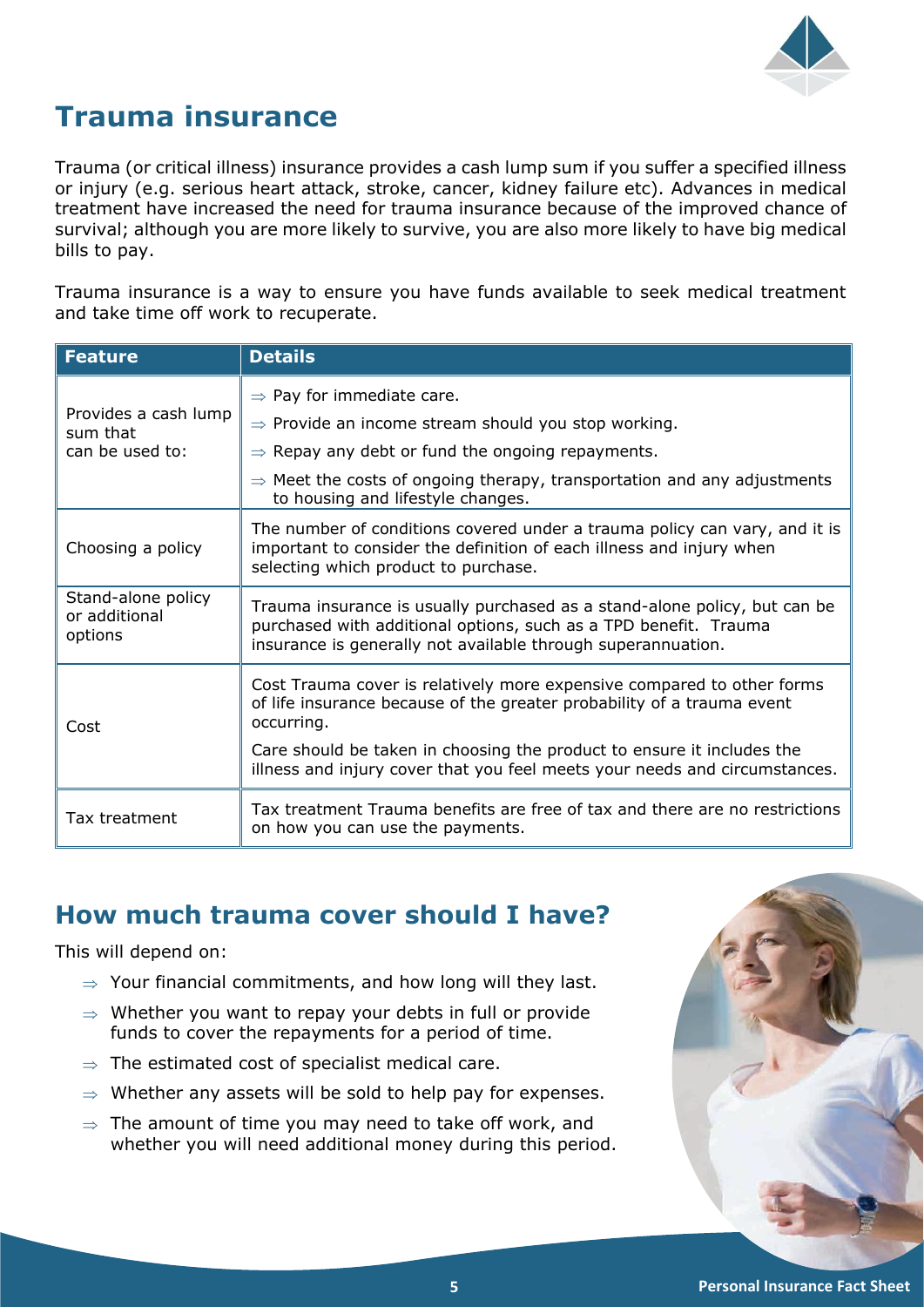

# **Income protection (IP)**

Income protection insurance (also known as disability insurance or income replacement) provides a monthly payment stream to replace lost income if you are unable to work due to injury or sickness. It is designed to help you maintain a reasonable standard of living, while you are unable to continue earning your regular income. While income protection insurance is an important consideration for anyone who works and relies on an income, it is also important for self-employed people, small business owners or professionals whose business relies heavily on their ability to work.

| <b>Feature</b>                | <b>Details</b>                                                                                                                                                                                                                                                                                                                                                                                                                      |
|-------------------------------|-------------------------------------------------------------------------------------------------------------------------------------------------------------------------------------------------------------------------------------------------------------------------------------------------------------------------------------------------------------------------------------------------------------------------------------|
| Level of cover                | $\Rightarrow$ Generally, the maximum allowable cover is 75% of your gross wage.<br>$\Rightarrow$ Some policies will provide cover greater than 75%, but any additional<br>amount must usually be paid into your superannuation fund.                                                                                                                                                                                                |
| Benefit period                | $\Rightarrow$ This is the maximum length of time that you can receive payments while<br>you are not working.<br>$\Rightarrow$ You can select a benefit period from two years through to age 65.<br>$\Rightarrow$ The longer the benefit period, the higher the premium.                                                                                                                                                             |
| Waiting period                | $\Rightarrow$ This is the length of time between stopping work and when you can<br>make a claim to start receiving payments.<br>$\Rightarrow$ You can select a waiting period of between 14 days and two years.<br>$\Rightarrow$ The shorter the waiting period, the higher the premium.                                                                                                                                            |
| Inside or outside of<br>super | Income protection can be offered through your super fund or can be<br>purchased as a stand-alone policy outside of super.                                                                                                                                                                                                                                                                                                           |
| Occupation rating             | $\Rightarrow$ The cost and availability of cover is directly related to your specific<br>occupation. Consideration will be given to any risks associated with your<br>job and how much you work, whether you are part-time or casual.<br>$\Rightarrow$ Income protection is not available to people who are unemployed and<br>may be paused if you go on some forms of extended leave, such as<br>unpaid leave and maternity leave. |
| Tax treatment                 | Income protection premiums are generally tax deductible, but the<br>payments received are considered income and are subject to tax.                                                                                                                                                                                                                                                                                                 |

# **How much income protection cover should I have?**

It is important to choose the right level of cover for you and your family's needs. You should think about:

- $\Rightarrow$  Your financial commitments, what are they and how long will they last.
- $\Rightarrow$  Whether you have ongoing loan repayments to cover.
- $\Rightarrow$  Whether you will need to fund childcare or housekeeping costs.
- $\Rightarrow$  Whether your spouse will continue to work.
- $\Rightarrow$  If you need the maximum level of cover, or if you have other financial resources to help cover expenses.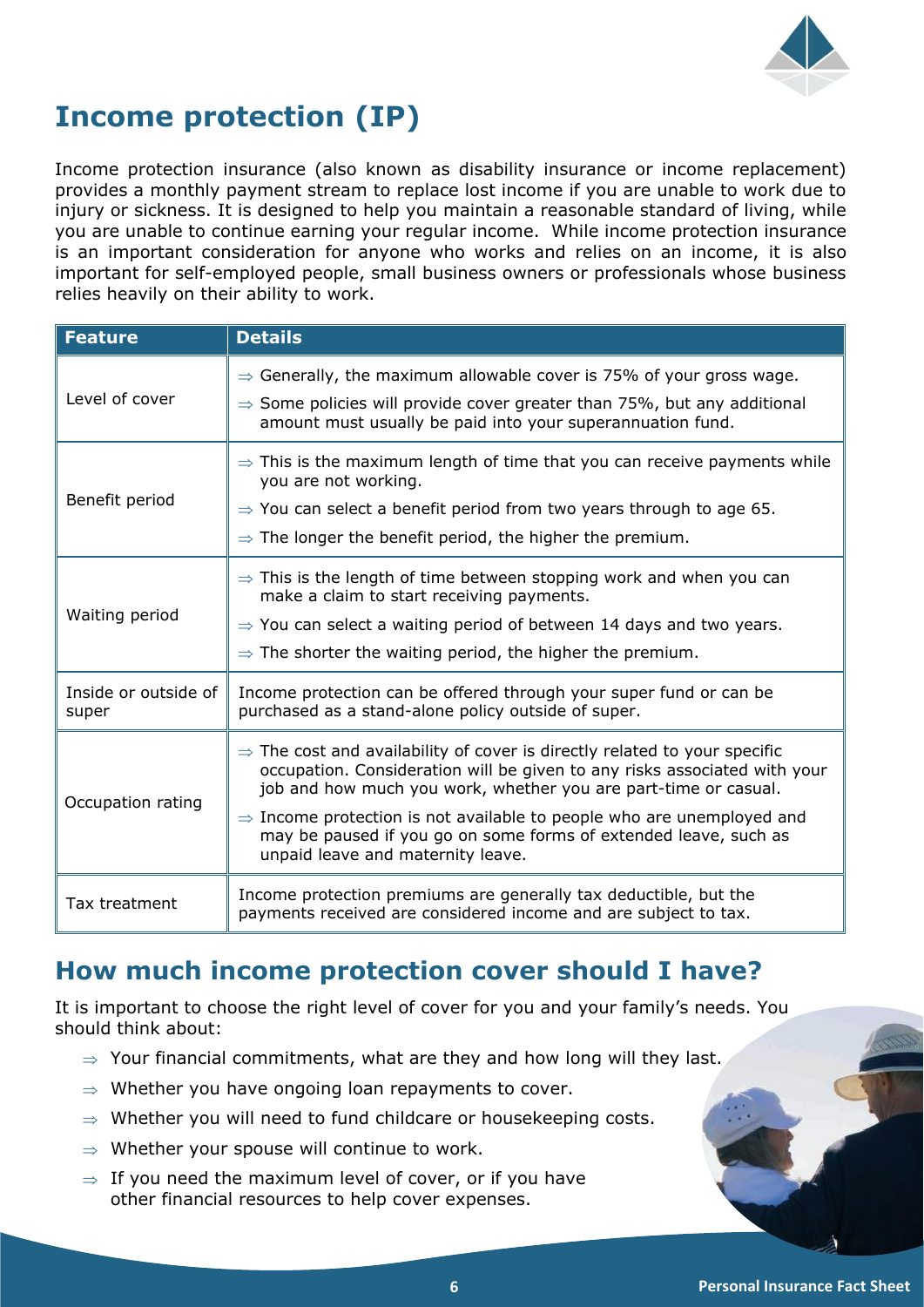

# **What type of policy should I have, indemnity or agreed?**

There are two types of income protection policies, indemnity and agreed value. The difference lies in how the insurance company works out how much to pay you when you claim. Your occupation and personal circumstances, such as being newly self- employed, can sometimes affect which type of policy you can apply for.

| <b>Feature</b>           | <b>Details</b>                                                                                                                                                                                                                                             |
|--------------------------|------------------------------------------------------------------------------------------------------------------------------------------------------------------------------------------------------------------------------------------------------------|
| Indemnity<br>contract    | $\Rightarrow$ When you claim, you must prove to the insurance company how much you<br>are earning. Your income at claim time will determine how much you are<br>paid.                                                                                      |
|                          | $\Rightarrow$ If your income reduces in the future, you can only claim on the lower<br>amount. If your income increases in the future, the maximum you can be<br>paid is the sum insured.                                                                  |
|                          | $\Rightarrow$ Cheaper than an agreed value contract.                                                                                                                                                                                                       |
|                          | $\Rightarrow$ Generally, salary continuance policies through superannuation are indemnity<br>contracts.                                                                                                                                                    |
|                          | $\Rightarrow$ May be an attractive way for salary earners in stable jobs to obtain cheaper<br>income protection.                                                                                                                                           |
| Agreed value<br>contract | $\Rightarrow$ When you apply for the insurance, you provide evidence of how much you<br>are earning to the insurance company. At claim time, you do not have to<br>prove your income. When you claim, the sum insured determines how<br>much you are paid. |
|                          | $\Rightarrow$ If your income reduces in the future, you will still receive the higher amount.<br>If your income increases in the future, the maximum you can be paid is the<br>sum insured.                                                                |
|                          | $\Rightarrow$ More expensive than an indemnity contract but provides more certainty<br>around the benefits.                                                                                                                                                |

# **What waiting period should I have?**

To work out an appropriate waiting period, you will need to consider:

- $\Rightarrow$  How much leave you have available (e.g. sick leave, long service leave);
- $\Rightarrow$  Whether you have savings that can be used to fund your expenses during the waiting period.

You need to weigh up how long you can go without income, against the cost of the premium - the shorter the waiting period, the more expensive the insurance.

# **What benefit period should I have?**

To work out an appropriate benefit period, you will need to consider:

- $\Rightarrow$  Your financial commitments, what are they and how long will they last.
- $\Rightarrow$  Whether you have ongoing loan repayments to cover and how long they will last.
- $\Rightarrow$  What age you intend to retire and whether your spouse will continue to work.
- $\Rightarrow$  Other savings, such as superannuation, you have available to fund your future expenses.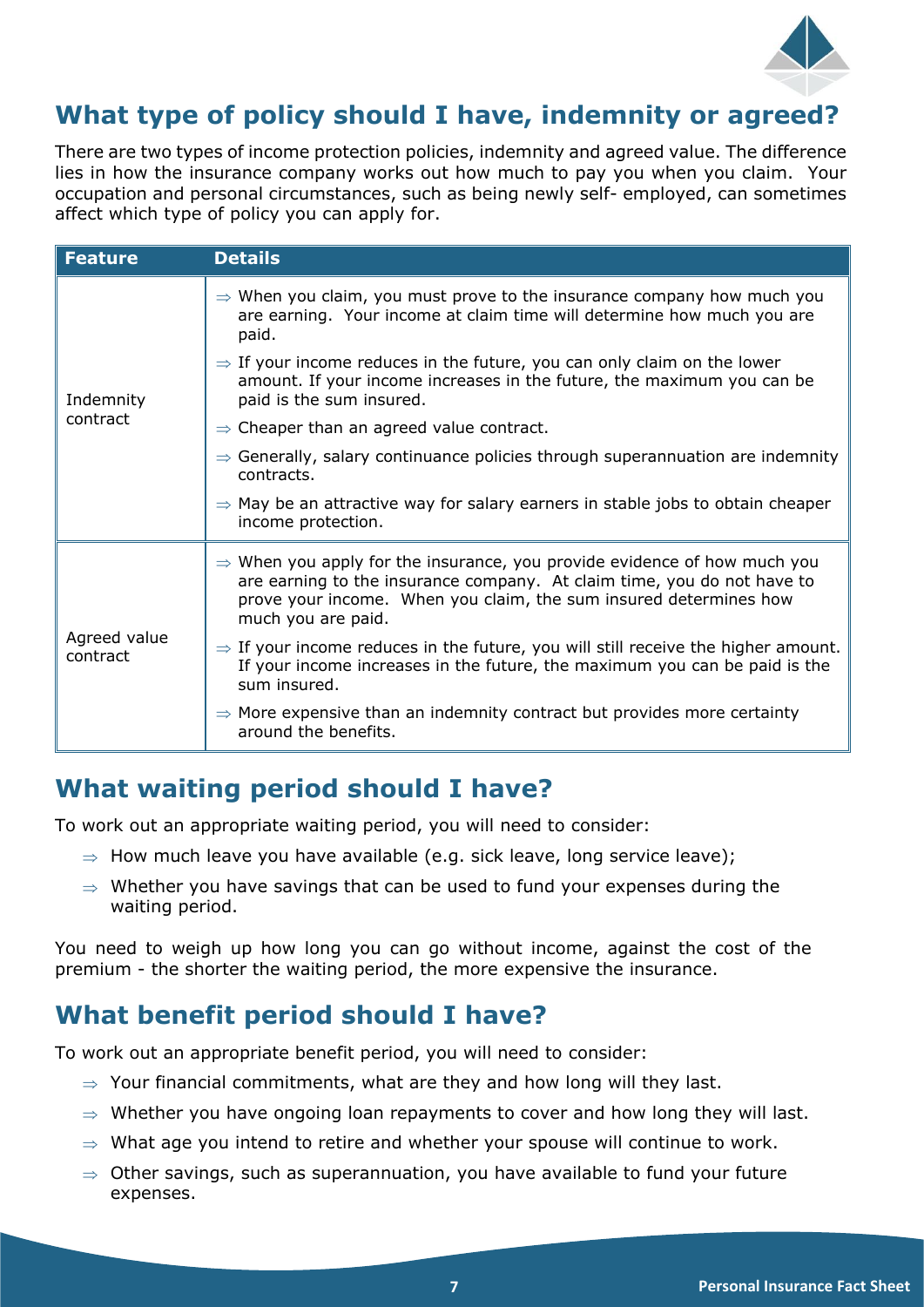

# **Cost of insurance**

The cost of insurance is called the premium. The premium is based on a number of factors relating to the potential risks to the insurer, such as your age, occupation and existing medical history. The premium covers other costs including administration fees, taxes and government charges and you can choose either stepped or level premiums.

**Stepped premiums** increase exponentially each year as you get older.

**Level premiums** remain the same, with possible small increases for CPI and policy fee increases, for the life of the policy. Level premiums can therefore be more expensive initially, but if you keep the policy for a long time, they offer a saving on the total cumulative amount paid for the insurance.

# **Special conditions**

If the insurer determines that you pose a higher risk to them than the average client, they may offer you an adjusted policy. A policy can be adjusted in four ways:

| <b>Feature</b>   | <b>Details</b>                                                                                                                                                                                                                                                                                             |
|------------------|------------------------------------------------------------------------------------------------------------------------------------------------------------------------------------------------------------------------------------------------------------------------------------------------------------|
| Exclusions       | $\Rightarrow$ An 'exclusion' is when the insurer leaves specific events out of your policy.<br>For example, if you have had back problems in the past, your policy may<br>state that you will not be paid out for any injury to your back.                                                                 |
| Loading          | $\Rightarrow$ A loading is an increase in your premium, compared to the standard<br>premium.<br>$\Rightarrow$ A 150% loading means that your premium is 150% of the standard<br>premium.                                                                                                                   |
|                  | $\Rightarrow$ Loadings usually apply where you pose a greater risk to the insurer;<br>$\Rightarrow$ such as if you are overweight or have a history of heart conditions in your<br>family.                                                                                                                 |
| Adjusted term    | $\Rightarrow$ Rather than choosing to refuse you insurance, the insurer may decide to<br>limit the terms of your policy. For instance, you may be offered a two year<br>maximum benefit period on income protection insurance.<br>$\Rightarrow$ Or you may only be offered an 'any occupation' TPD policy. |
| Decline of cover | $\Rightarrow$ Where the insurer believes that you pose too great a risk to them, they can<br>choose not to insure you.<br>$\Rightarrow$ It is important we investigate and explain other options available to you<br>when this happens.                                                                    |

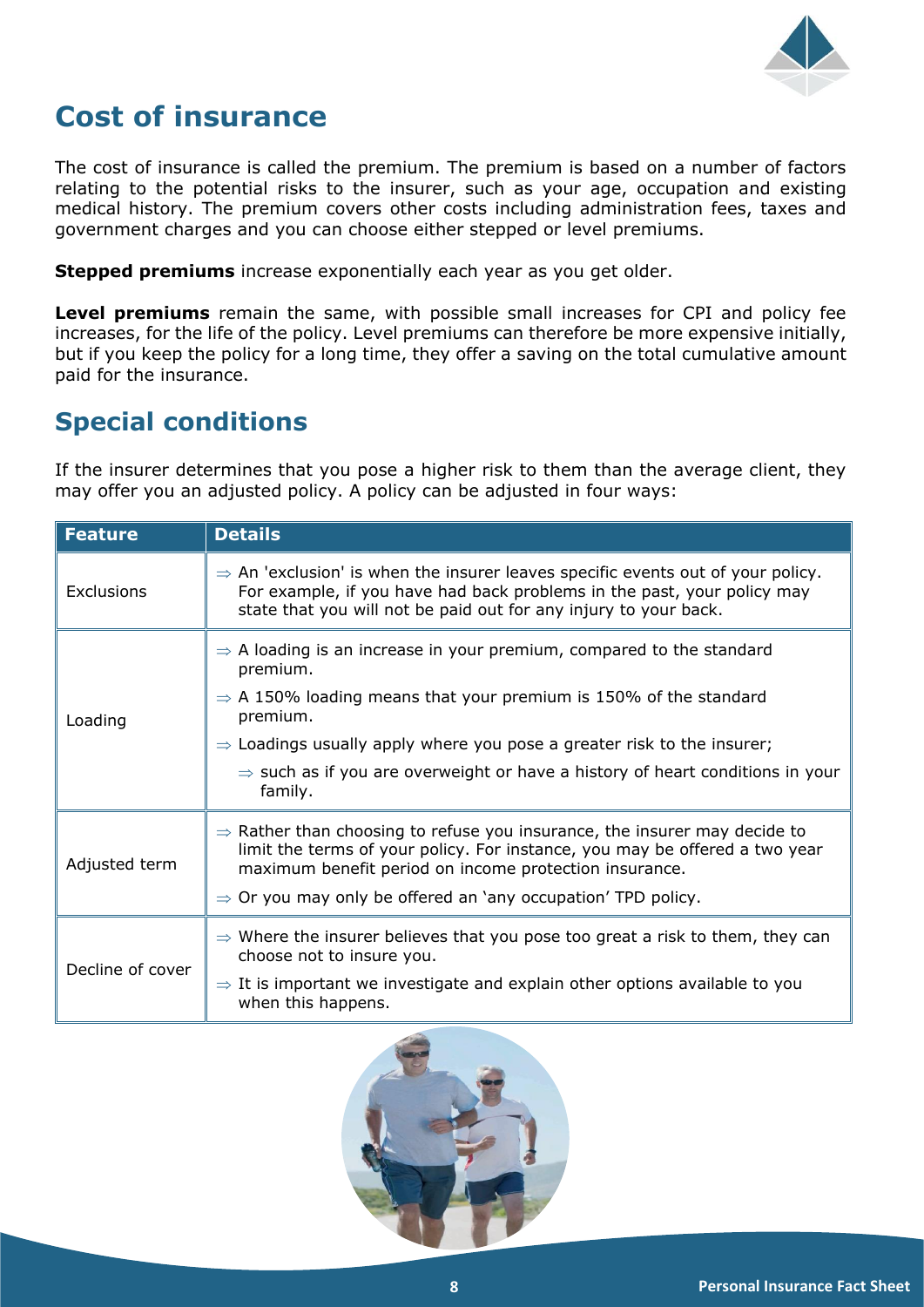

# **Insurance as part of your superannuation**

We have already indicated that some personal insurance can be purchased as part of your superannuation. In summary, Life insurance, Total and Permanent Disability Insurance and Income Protection are all offered within superannuation.

If your insurance is held within superannuation, the cost of the premiums is withdrawn from your superannuation balance.

There are some benefits to having insurance products in your superannuation, rather than outside of your superannuation fund. Some of the advantages may include:

- $\Rightarrow$  Automatic acceptance without having to complete medical checks.
- $\Rightarrow$  Cheaper cover due to the bulk discount available to superannuation funds.
- $\Rightarrow$  Some contributions to superannuation attract a tax deduction. This means that you may be able to pay for your premiums by making tax deductible super contributions.

However, there are also some disadvantages of having insurance in your superannuation, including:

- $\Rightarrow$  Limitations on the level of cover.
- $\Rightarrow$  Limitations on benefit periods for income protection insurance.
- $\Rightarrow$  Income protection through superannuation usually only provides an indemnity type contract.
- $\Rightarrow$  In the event of death, there may be a delay in the payment of benefits.
- $\Rightarrow$  Superannuation death benefits paid to a non-dependant may be taxed at up to 31.5%.
- $\Rightarrow$  TPD payments are typically taxed when paid out from super.

It is therefore crucial that we work out the best way to structure your insurance, whether this is inside superannuation, outside, or a combination of the two.

#### **The alternative to insurance**

The alternative to taking out insurance is called self-insurance.

Self-insurance means that rather than buying a specific policy, you rely on your existing assets to fund your expenses and lifestyle if something were to happen.

This can be a realistic option for people who have accumulated sufficient level of wealth to cover themselves, such as those close to retirement.

Unfortunately, people often choose to self-insure because they believe the cost of insurance is too high. And while paying for something that you hope to never use can make the premium seem like an avoidable expense, the cost of not having insurance can be a lot higher.

What is the real cost of your family not being unable to lead the lifestyle that you had planned? What would happen if you couldn't meet your repayments for your mortgage or personal debt?